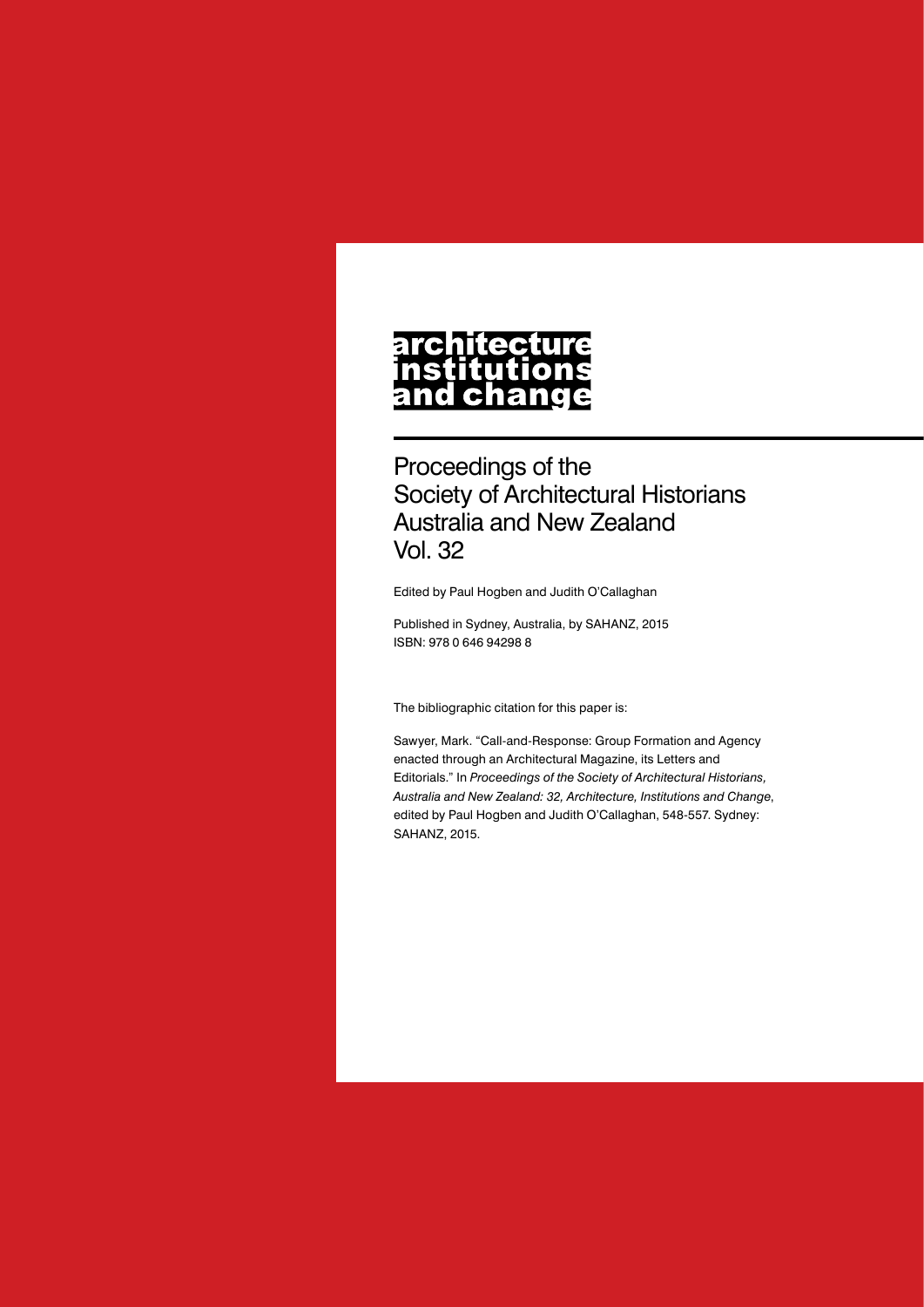# **Call-and-Response:** Group Formation and Agency enacted through an Architectural Magazine, its Letters and Editorials

*Current scholarship is increasingly focusing on the productive alliances and relationships arising between late twentieth-century architects and theorists. As independent architectural periodicals are mined one-by-one for their historical value and used to narrate the permutations of the still recent past, the 'little magazine' is being broadly characterised as a node around which avant-garde groups have consolidated their identities and agendas. What is missing from current scholarship is an adequate*  explanation of the type of agency exhibited by architectural groups and the role that *architectural publishing plays in enacting this agency. This paper is an investigation into the mechanics of architectural group formation and agency considering some important mechanisms by which groups, alliances, and their publications have participated in the development of an architectural culture.*

*This paper investigates the relationships that developed between a number of interrelated groups emerging out of Melbourne's architectural milieu in the final decades of the twentieth century. Central amongst these are The Halftime Club and the independent periodical* Transition *– both founded in Melbourne in 1979. These groups were used to situate the practices of their members within the trajectory of Australian architecture and as vehicles to promote shifting sets of agendas. Who groups 'were' became as significant as who they 'were not,' and the pages of Transition afforded a public domain in which group membership could be defined and group agendas contested and reset. A close reading of the magazine's editorial and letters sections reveals these texts as a discursive call-and-response mechanism. These texts are central to the argument developed in this paper which adopts sociologist Bruno Latour's account of group formation as the rubric under which to consider the agency of some significant Australian architectural groups.*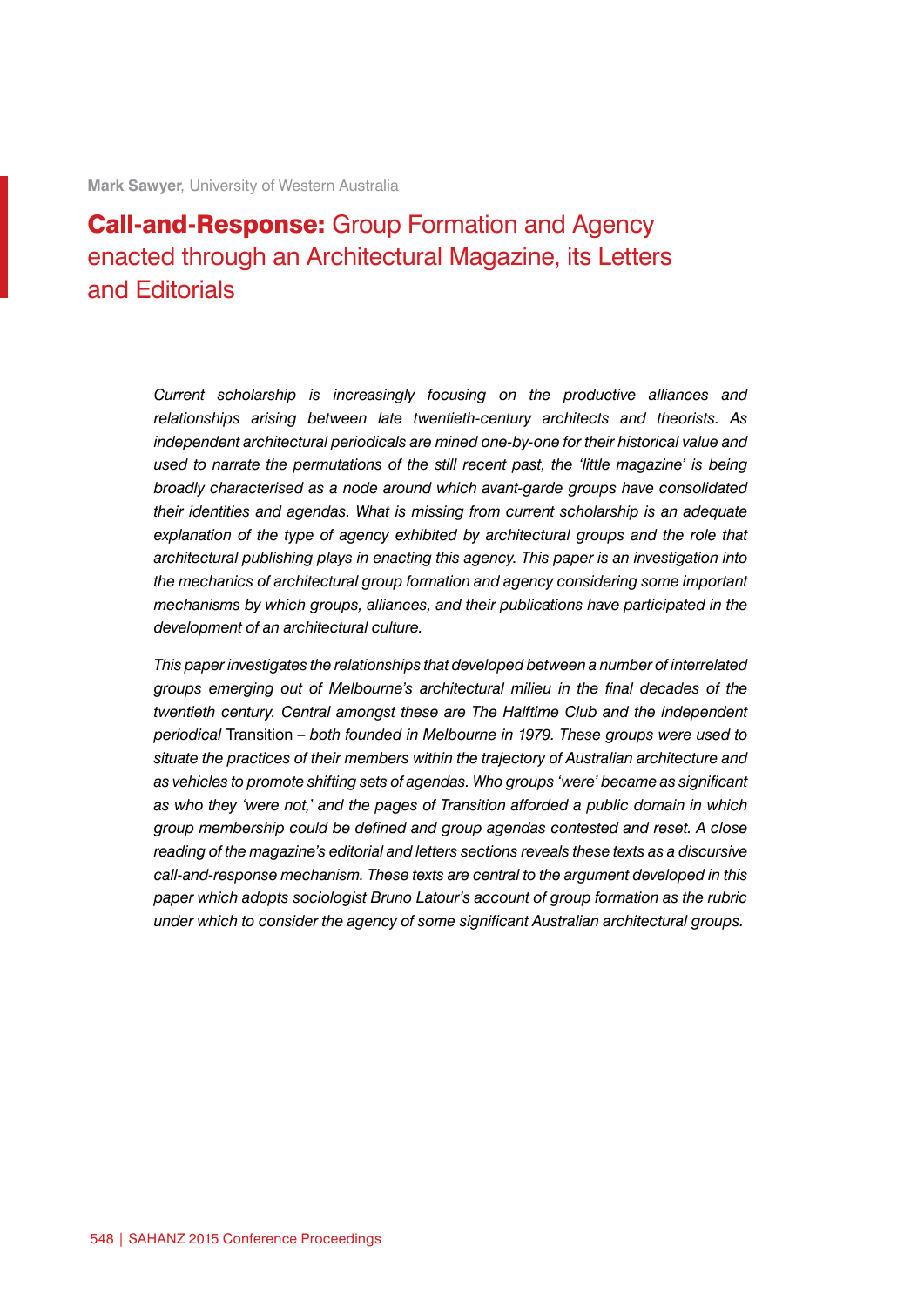

## **The little magazine as group-agent?**

In 1968 Denise Scott Brown famously described "little magazines in architecture and urbanism" as a "weather vane" for the profession.<sup>1</sup> This characterisation might explain why a growing body of research is turning to these documents to historically contextualise the architectural activity of the final decades of the twentieth century. Focusing on the highly productive but complex relationships that developed between architectural groups, magazines, and institutions, much of this contemporary literature relies upon the periodicals themselves to provide a textual archive of a period still in the very recent past.

Mitchell Schwarzer's description of the role played by the journal *Oppositions* in the sparring between the New York 'Whites' and the Philadelphia 'Grays,' for example, provides a useful historical account of a period of North American architecture. In marking out the terrain for what would become the 'theory wars' in architecture, these groups recognised the potential of the architectural periodical for pursuing conflicting agendas. Schwarzer argues that *Oppositions* (1973-84) and *Assemblage* (1985-2000) were themselves instruments used to "reformulate the linkages among architectural history, theory, and criticism."2 Joan Ockman similarly describes the relationships between the editorial staff of *Oppositions,* relating them to institutional context of the Institute of Architecture and Urban Studies (IAUS) within which the magazine was embedded.<sup>3</sup> In such historical accounts a little magazine is relied on to provide an archive of usefully chronologic material and sometimes candid insights into significant architectural personalities or events.

Other contemporary literature on little magazines is intended to be more instrumental. Discussing his role with the radical little magazine *October,* postmodernist art critic and historian, Hal Foster warns about the foreclosure implicit in any "premature historicisation" of the magazines of the 1980s, believing instead that "this field is still open in many ways."4 For Foster, this period of architectural publishing remains an open project and instead of becoming "doctoral projects one by one; they should be allowed to rise again" and not simply be "murdered once more."<sup>5</sup> Sanford Kwinter's account of his own involvement with the independent publication *Zone* provides a fascinating first person account of the architectural culture of the 1980s and 1990s, revealing a period of intense discourse and institutional consolidation.<sup>6</sup> Unfortunately these autobiographical accounts always run the risk of lapsing into exegesis or even potentially more hazardous, the uncritical continuation of an author's original project.

To defer analysis of this period would be to ignore a rich vein of architectural activity, but the consideration of recent groups and their periodicals might lead to scholarly pitfalls. Is running the risk of premature historicisation preferable to the promulgation of existing ideologies? Is there another way of dealing with this material? Those studies by Ockman, Colomina, Schwarzer et. al., which take for granted the presence of architectural groups, (Whites, Grays, or Silvers) most often attempt to position these groups in relation to other objects such as 'modernism,' 'postmodernism,' 'autonomy,' and the 'avant-garde' – themselves fraught terms and subject to shifting and contentious definitions. What is required is a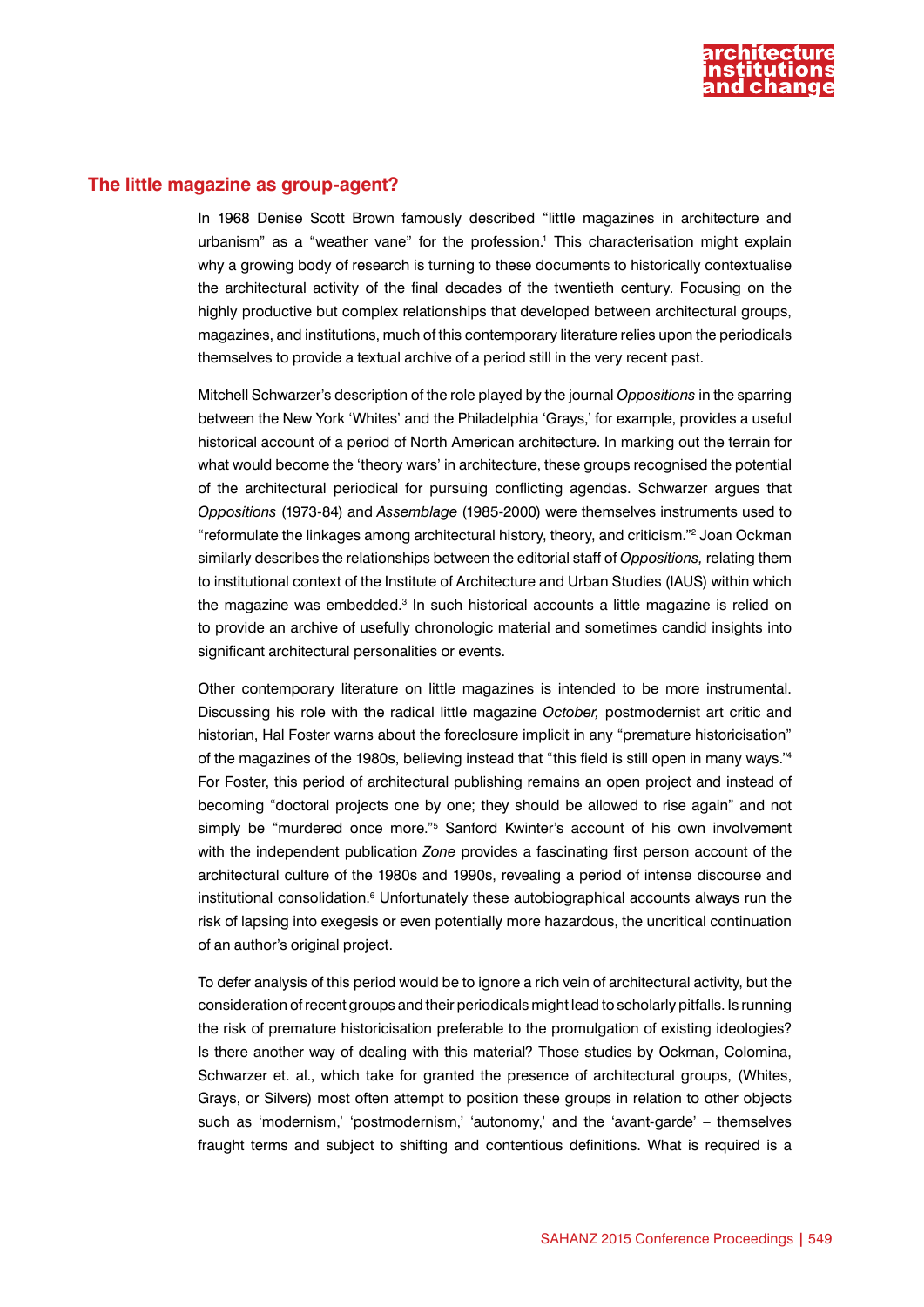dispassionate account of the constitution of architectural groups and the mechanisms by which their agencies are enacted. By considering what terms like 'group' or 'agency' might actually mean as they relate to architectural discourse, this paper attempts to sidestep the pitfalls identified with contemporary research on little magazines and open up another way of considering the architectural activity of the late twentieth century.

Paul Hogben has recognised the contested nature of architectural journals in Australia considering them to be "an intersection of various interests"7 and a "battlefield over issues of discourse."<sup>8</sup> Rather than attempting a sweeping survey of this battlefield, this paper traces some of the smaller, more modest circulations which together formulate important terms of engagement. Situated within a broader research framework this paper has two interrelated aims. First, it is an attempt to enhance understanding of a significant Australian independent architectural periodical and the context in which it was operating. Secondly, it attempts to expand the possibilities of architectural research by bringing forms of sociological thinking to bear on the alliances, objects and other actors that assemble to constitute the discipline. Treating an architectural periodical as an analytic object rather than as an historical narrative, this is an attempt toward an original kind of research on the discipline of architecture. By attending to some highly active architectural groups emerging in Melbourne in the closing decades of the twentieth century it starts to ask: how might a little magazine participate in the formation of architectural groups and how might it contribute to the enactment of their agency? What is attempted here is not so much a critical history of Australian architecture as much as an attempt toward an ethnography of an architectural culture.

Australian architectural culture of the 1970s and 1980s had had not been completely isolated from the skirmishes playing out in *Oppositions* and other North American publications. Hogben has identified the Royal Australian Institute of Architects (RAIA) "Pleasures of Architecture" conference in Sydney (1980) with its visiting "mid-Atlantic architects, [Michael] Graves, [George] Baird, and [Rem] Koolhaas" as a "critical moment in the history of architectural discourse in Australia."<sup>9</sup> It is significant that the Melbourne-based editors of the newly established independent periodical *Transition* (1979-2000) took advantage of this event to feature lengthy interviews with Graves, Baird, and Koolhaas. Published shortly after the conference, the editorial of *Transition* 1 no. 4 (1980) reads as an insistent argument for an improved theoretical articulacy within local discourse, establishing one of the periodical's most enduring agendas.<sup>10</sup> With its publication period loosely mirroring the tumultuous theory wars in architecture *Transition* was central to the permutations of Australian architectural discourse of the late twentieth century – a time during which preexisting relationships between architectural theory and practice were being forcefully renegotiated.11 Significantly, this was also a period when architecture's position as an academic subject within the university system was being consolidated. By the time the Royal Melbourne Institute of Technology (RMIT) (which had provided early financial support and employment for a number of its key figures), took over *Transition*'s publishing in 1984, the magazine had become an effective, if contested, intersection between theory, practice and the university system.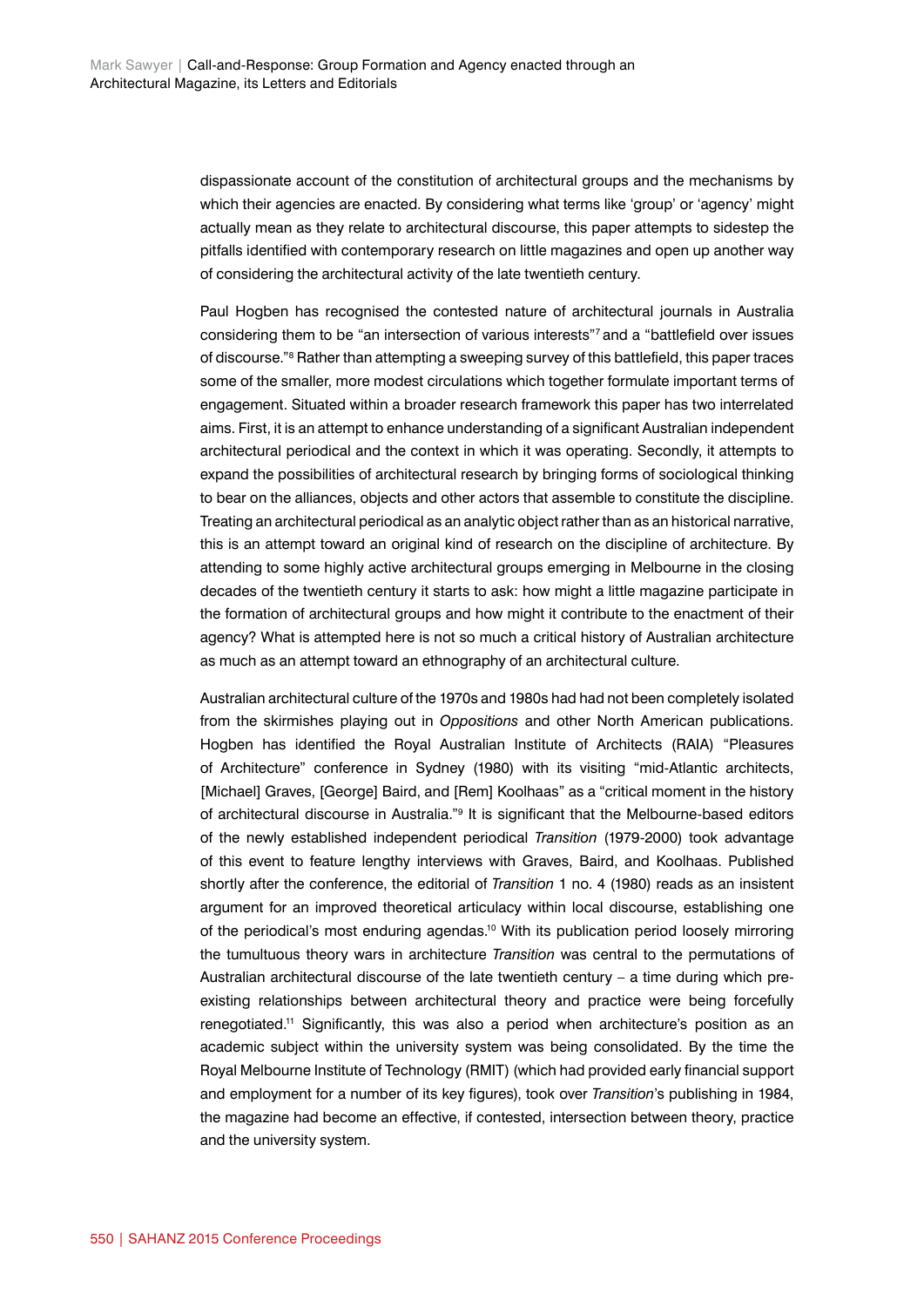

*Transition* was not the only architectural alliance to emerge in Melbourne in 1979. The Halftime Club, an affiliation of early-career Melbourne architects, was founded the same year. Related to both *Transition* and Halftime through a shared membership pool was the Association of Women in Architecture (also founded in 1979), which along with its successor group E1027: Women's Architectural Collaborative (1990-92)<sup>12</sup>, advanced a feminist agenda within architecture through meetings, publications and exhibitions. Many actors were involved with two or more of these groups and several were highly active within all three.<sup>13</sup> *Transition* provided a common domain and a space within which group membership and agendas could be contested. This paper investigates the mechanics of some of these contests as it attempts to develop an understanding of the kind of agency operating within and through an architectural periodical.

Some scholars have recently sought to develop analytic frameworks to describe how many groups are able "to aggregate the intentional attitudes of [their] members into a single system of such attitudes held by the group as a whole."<sup>14</sup> Writing in the sphere of political philosophy, Philip Pettit and Christian List have argued that a publication (such as a newspaper) can develop a kind of coherent group-agency by maintaining external rationality and consistency. According to Pettit and List "a coherently edited newspaper can count as a group-agent if it forms collective judgements and preferences, promotes certain goals, holds itself accountable across time and announces revisions of its views explicitly."15 A survey of the literature pertaining to *Transition* however, very quickly indicates that Pettit and List's definition of group-agency does not hold well for this little magazine. Unlike the rational group-agents they describe, which speak with a "consistent collective voice," there are numerous episodes across the magazine's 21 year publishing span in which the possibility of any singular voice quickly devolves into something more like a cacophony.16

Sociologist of science, Bruno Latour offers a performative account of group formation which proves itself more adept at taking into account contested and contradictory groups. According to Latour, groups are "not objects of an ostensive definition – like mugs and cats and chairs … but only of a performative definition. They are made by the various ways and manners in which they are said to exist."<sup>17</sup> Any agency emerging from a Latourian group will be quite unlike the coherent and highly rational group-agent proposed by Pettit and List. Groups, for Latour, constitute a set of alliances that constantly require making and remaking. They require some group-making effort and when this stops they cease to exist. The agency of such a group lies in its ability to bundle together a number of conflicting agencies "where none of them is really in command."18 Importantly this bundling includes human group members symmetrically with "non-human" texts and material artefacts which participate equally in this operation.19

Latour describes the stabilising effect of textual accounts, or "inscriptions," as central to group formation.20 For the purposes of this study, the letters and editorials of *Transition* are understood as inscriptions which became significant instruments of group definition. Liberated from the requisite good manners and discipline of scholarly or review articles these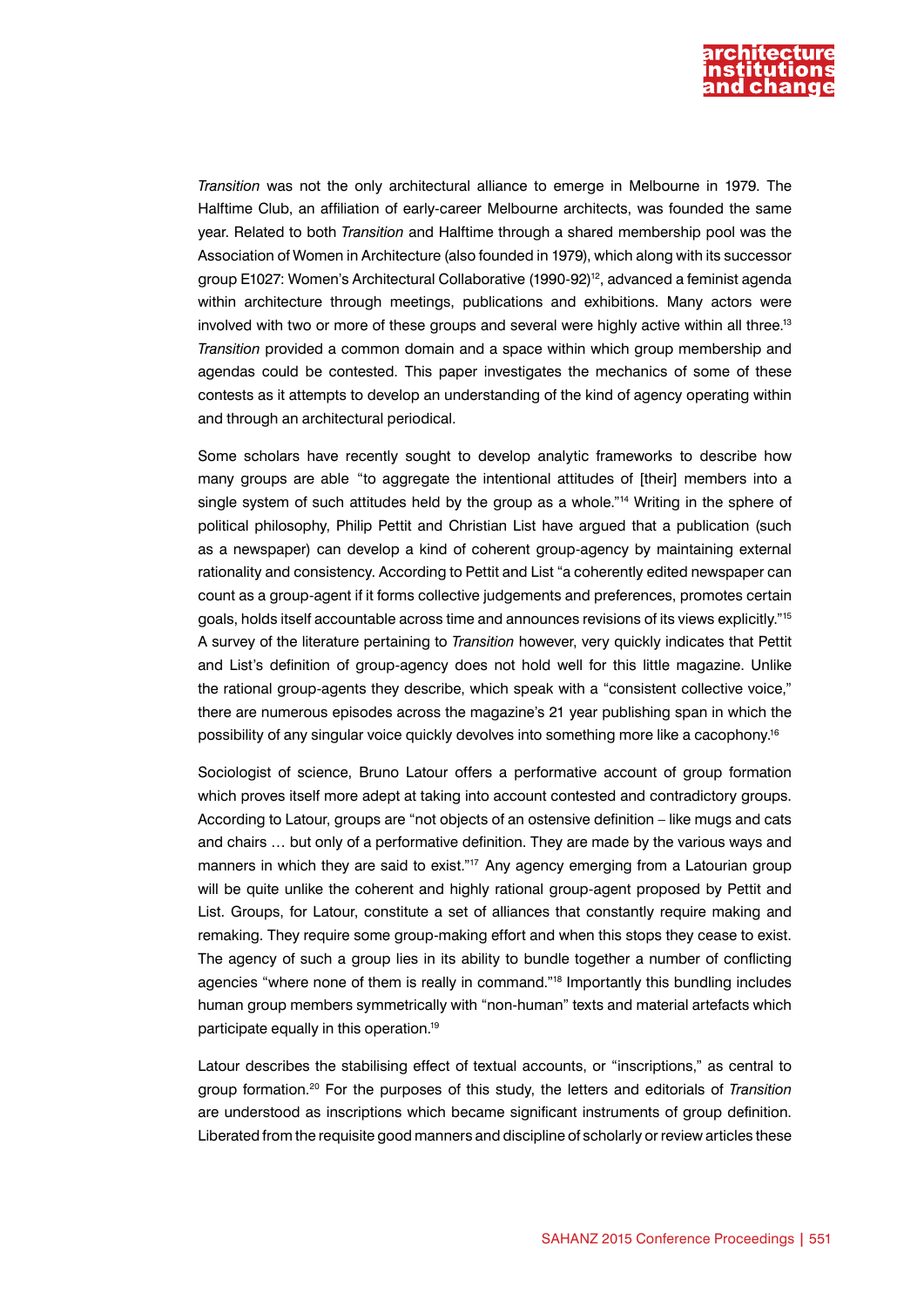less formal texts were frequently used to announce changing or contradictory agendas. When read together these texts themselves constitute an archive able to provide insight into the delineation of group boundaries. Whilst there are numerous instances of editorial calland-response that could have been developed, this paper is necessarily limited to several examples which best illustrate the shifting agency of the *Transition* group. Clearly this methodology is imperfect, allowing for only an incomplete assay of material. By extracting these fragments and assembling them, however, it is possible to describe an argument that runs through and connects them.

Latour argues that it is in situations of crisis that the complex interactions required to stabilise modern objects and institutions reveal themselves. During these moments of disruption "things" that might otherwise appear as seamless "black boxes" are forcibly opened up, allowing a clearer view of the complex operations which generally ensure their smooth operation. In considering the applicability of Latour's theories to urban studies, sociologist DavidMadden points out that "when all is running correctly, networks often manage to 'black box' themselves, hiding their artificiality under the illusion of integrality. This black boxing only becomes apparent when networks fall apart."21 Fittingly, the textual examples selected for development in this paper are drawn from moments of antagonism. This is not to say that the construction of the discipline occurs necessarily only through internecine warfare. It is simply that during times of conflict the mechanisms underwriting these operations are more likely to become apparent.

### **Call-and-response: selections from the magazine**

An initial episode of editorial call-and-response which begins to demonstrate the kind of group-agency at work here can be drawn from *Transition* 20 (1987). The position customarily set aside for the editorial is, in this issue, taken up instead by an obituary written by architect and *Transition* Editorial Board member, Peter Corrigan, for Anne Butler (an early career Melbourne architect and member of the Halftime Club). Corrigan emphasises the importance of Butler's various group affiliations, even going as far as to say; "as the Convenor of the Halftime Club [Butler is] a particularly severe loss to the Profession."<sup>22</sup> The letters section of the following issue of *Transition* 21 (1987) continues the discussion initiated with this first text as a letter, signed by Corrigan, is used to call for an amendment:

#### Dear Transition

In the obituary I wrote in *Transition* No. 20, May 1987, for Anne Butler, the following was deleted: 'she was not associated with Women in Architecture...' It struck me as significant. I request that this deletion be made public. Thank you Peter Corrigan<sup>23</sup>

Even after an untimely death, an actor's position in a number of groups was still being contested. In the first text, Butler's membership of Halftime is explicit, but her failure to enrol herself in Women in Architecture was obscured through an editorial act. As a spokesperson for group formation, Corrigan's letter aims to not only correct this omission but to make it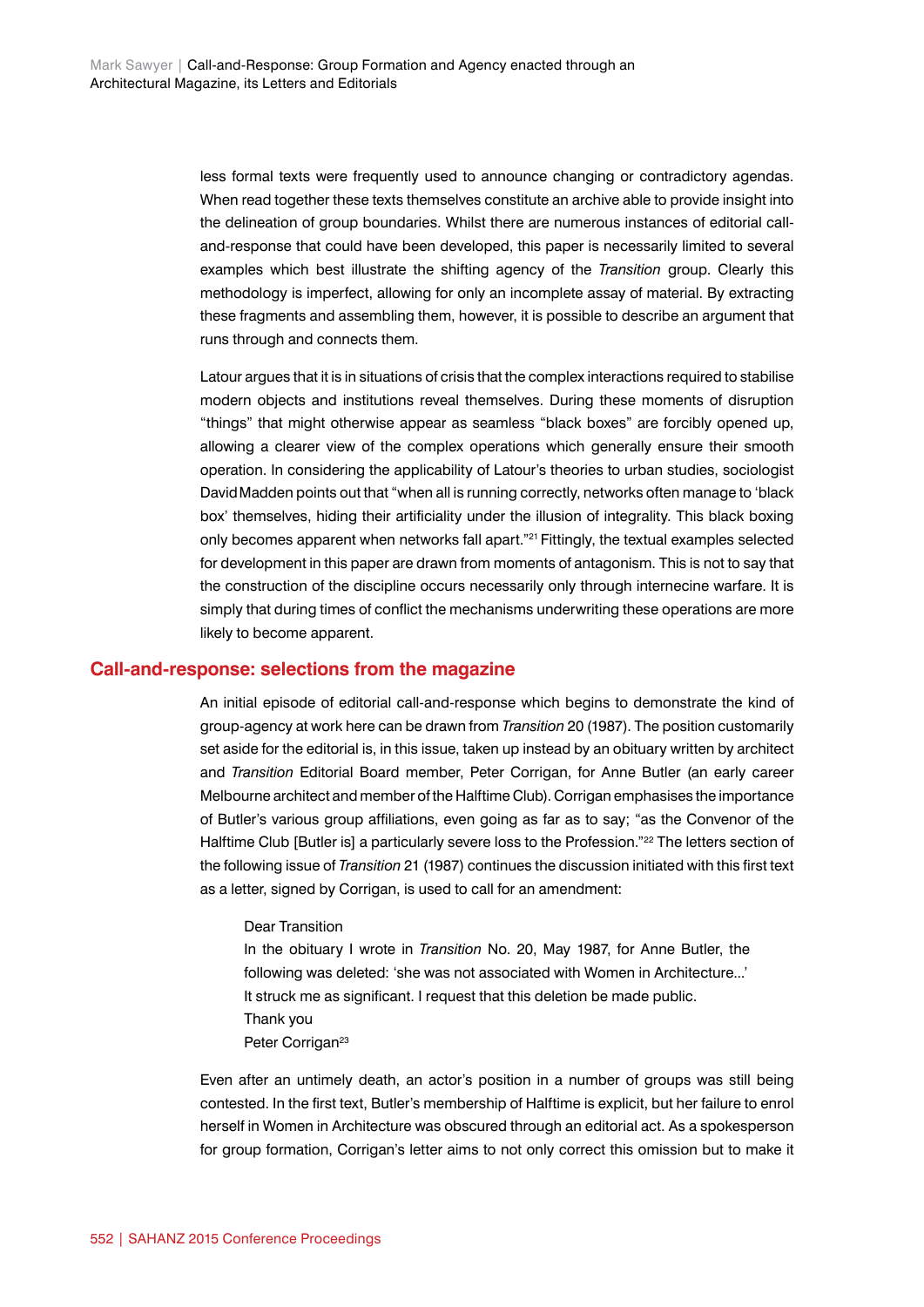

explicit as a point of contention. The effort expended by Corrigan to claim Butler for Halftime indicates the significance of correct group allocation to those involved. Also there is an implication that membership of one group (in this case Women in Architecture) might be considered as inferior or incommensurate to another (Halftime). The idea that a group might need spokespersons speaking on their behalf, delineating their boundaries and articulating their intentions, is central to Latour's account. According to Latour, all groups "need some people defining who they are, what they should be, what they have been. These are constantly at work, justifying the group's existence, invoking rules and precedents ... there is no group without some kind of recruiting officer."<sup>24</sup> Corrigan in his follow up letter is clearly acting as this kind of spokesperson or "recruiting officer," publicly policing the boundaries of each group.

Corrigan's letter is doubly significant as he chooses the salutation "Dear *Transition*" over "Dear Editors," or, "Dear Harriet Edquist and Karen Burns" (the editors of that issue). As a member of the *Transition* Editorial Board (a position he held between 1982 and 1998)*,* Corrigan acknowledges the existence of an entity called "*Transition*" which is other than either simply the magazine's editors or board. In this simple phrase there lies the acknowledgement of some kind of agency embedded within the magazine.

There is a necessary degree of conflict, even antagonism, in the processes of group formation described by Latour. Whenever work is done to trace the boundary of a group, other, "antigroups" are subsequently "designated as being empty, archaic, dangerous, obsolete ... It is always by comparison with other competing ties that any tie is emphasised."25 The formation of anti-groups is a strategic tactic which allows for group definition in relation to other opposing alliances and agendas. The Butler obituary provides a clear example of how anti-groups are defined within the magazine. The combative exchanges which characterise the editorial and letters sections mean that these texts often participate explicitly in the definition of such anti-groups. Identifying and singling out parties who hold contradictory agendas is a tactic used to consolidate the position of *Transition*'s own groups. This strategy is employed throughout the magazine's history. At various times the editorial and letters are used to define and differentiate such anti-groups as *The Age* newspaper, the RAIA, Europeans, Melbourne University, The Australia Council, The Design Arts Board, Architekturburo Bolles-Wilson, and, *International Architect* magazine. Characterising these as other to *Transition* and applying criticism to their positions and agendas was one way that the agendas of *Transition* and its groups could be consolidated.

Another significant episode of editorial call-and-response is initiated by a letter written by architect Doug Evans and published in *Transition* 34 (1990). Evans' letter is used to criticise the recent editorial direction of the magazine for pursuing a line overly concerned with cultural studies and art-history which, he contends, are "only peripherally related or unrelated to architecture."26 Burns and Edquist's editorial for *Transition* 38 (1992) is used as a response to this kind of criticism stressing the importance of architectural discourse in extending "the boundaries of discussion to include all the arts and observations on the society."<sup>27</sup>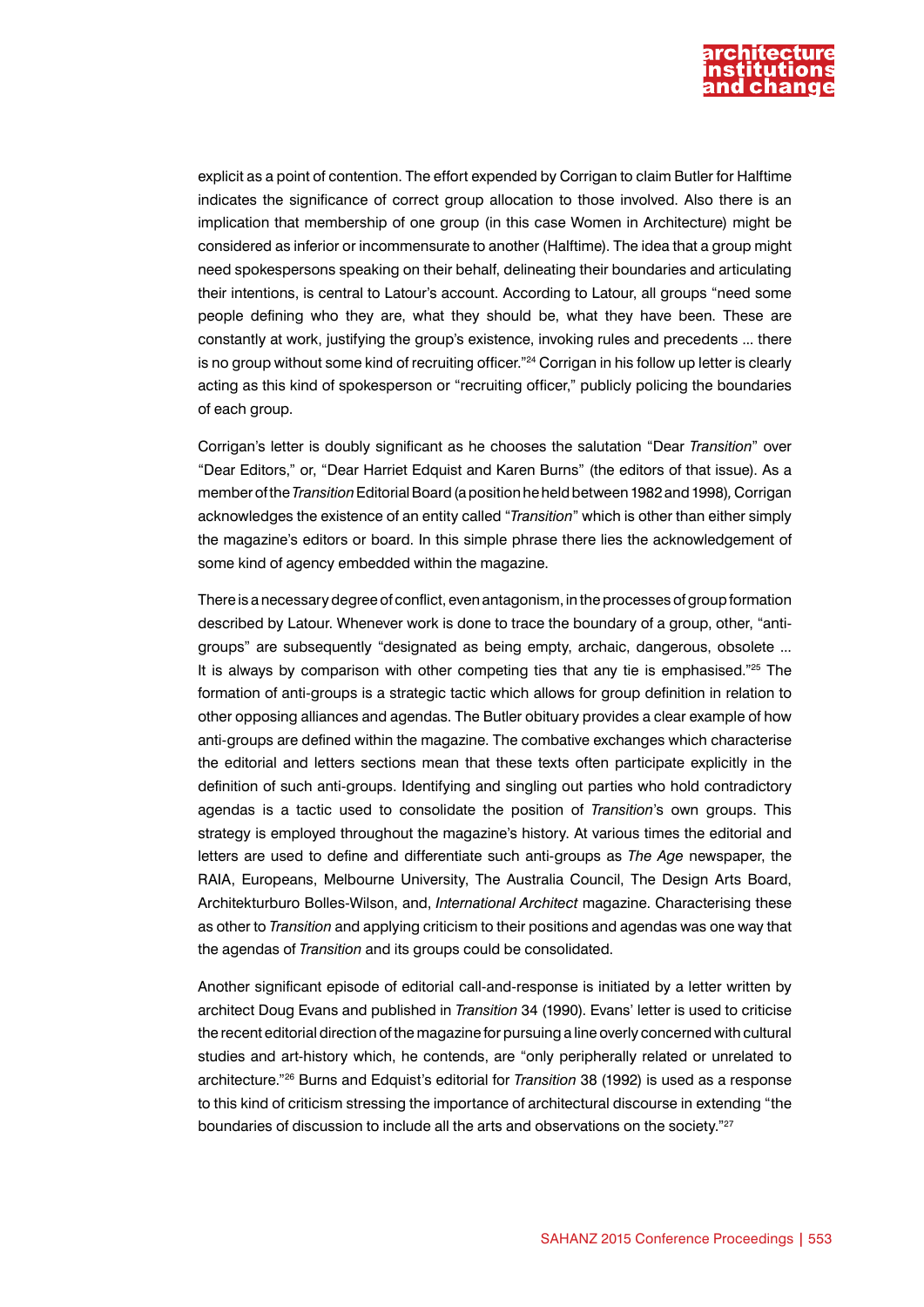During this period the agenda of the *Transition* group was being forcefully renegotiated and the editorial and letters were used as vehicles of public sparring, helping to determine which agenda would prevail. Burns and Edquist were replaced as editors shortly after this exchange and their replacement, Paul Morgan, publicly reoriented the magazine to pursue a relationship with theory more "operative" (Morgan's term) than the "critical frameworks" favoured by Burns and Edquist.<sup>28</sup> Significantly, Morgan is the first editor to be attributed authorship for an editorial as he announces his "editorial reorientation."29 According to Morgan, "previous editors Karen Burns and Harriet Edquist promoted an examination of the susceptibility of architecture to forms of societal change. This new maturity brings us to a fine awareness of the consequences of theory for architectural production."<sup>30</sup> Although it is conceded that Burns and Edquist have played a useful role, as the group has now achieved a "new maturity" they are no longer needed. The group's direction, as well as its membership, can be seen here to be once again contested and redefined by means of the magazine's editorial.

Perhaps the difficulty in attributing any kind of singular rational group-agency to the magazine is most clearly exemplified in another episode of editorial call-and-response; this time between consecutive editors Peter Brew and Leon van Schaik.31 Editorial Board Chair, van Schaik's foreword to Brew's final editorial of issue 49/50 (1996) is used to publicly reiterate the magazine's editorial policy and call for quest editors for following editions.<sup>32</sup> Brew's final editorial (of the same issue) was used to explicitly criticise the magazine's alignment with RMIT, a relationship he portrays as at odds with the magazine's original mission. According to Brew, the relationship with "the academy" has been negatively affecting the magazine's performance and it is one from which he hopes the independent board would have "the courage to unshackle it."<sup>33</sup> Considering that at the time of this exchange van Schaik was both Chair of the Editorial Board and Dean of the Faculty of Environmental Design and Construction at RMIT this is a course of action that seems decidedly unlikely.

An emphatic response to Brew's attack was provided by van Schaik's editorial of *Transition* 52/53 (1996) which was quick to dismiss the "editorials of the latest wave of Transition [which] have mounted a shrill campaign against an abstraction referred to as 'the academy'."<sup>34</sup> Using the analogy of Vittorio Magnano Lampugnani, who is referred to as a "sacked editor" of *Domus* magazine, van Schaik asks of the reader; "can an editor take a magazine where its owners do not want to go?"35 Both van Schaik and Brew are signatories to these exchanges, making it apparent which actor is speaking and about who. Once again multiple voices take advantage of the editorial to publicly contest the identity of *Transition*, its alignments and the direction towards which its agency should properly be directed.

Although it is becoming clear just how important the editorial was in delimiting groups and setting their agendas, the examples developed thus far have dealt with actors enmeshed at the core of *Transition*. One final example, drawn from the letters section of *Transition* 3 no.1 (1982), demonstrates that public group attribution was not limited to the inner-circle but extended out to its broader readership.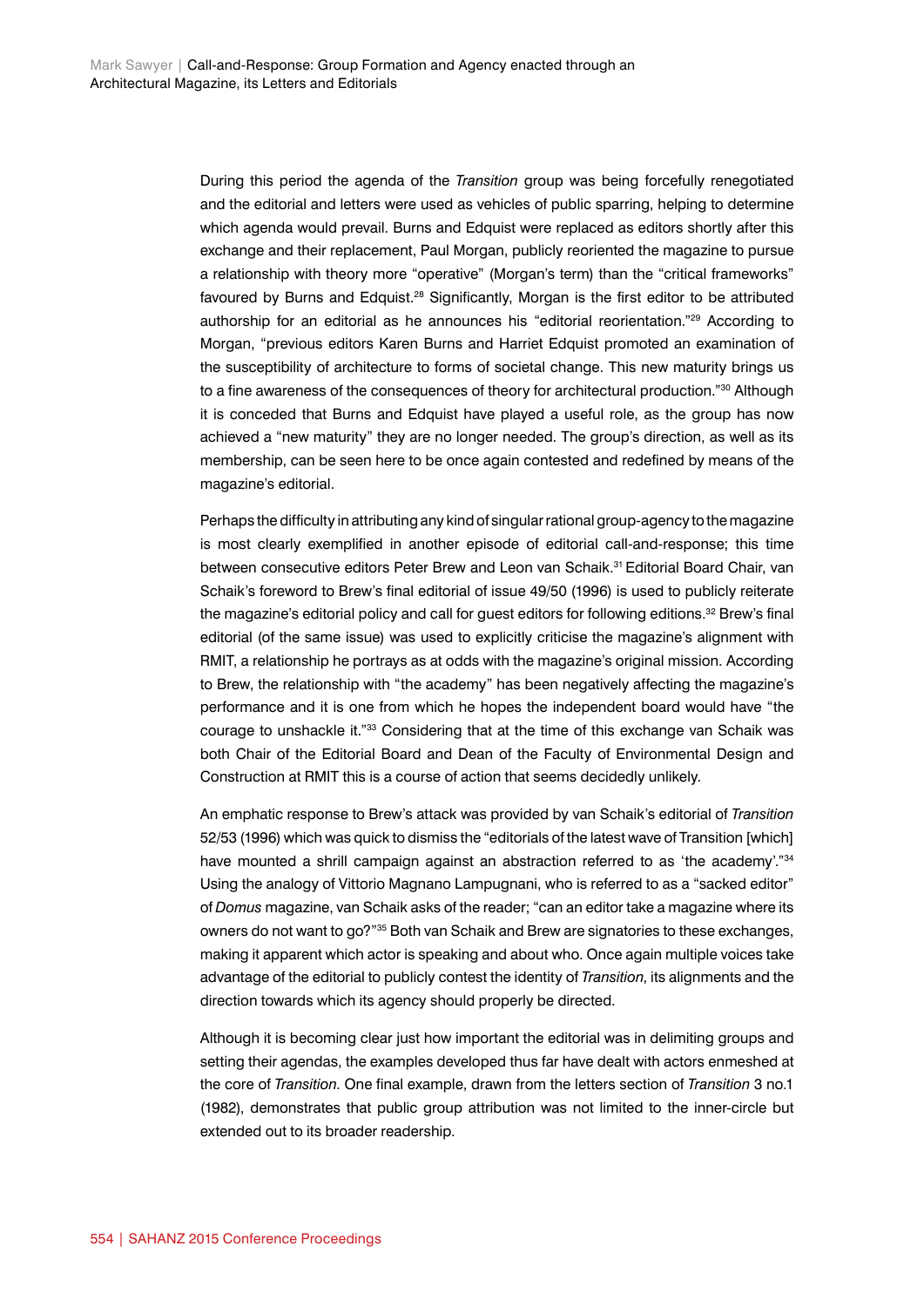

No More Dear Editors, I regret to say that I do not wish to continue to receive Transition. Professor Gordon Stephenson Nedlands, WA36

If there was ever a definitive and final dissociation from a group it is affected with this one-line letter from Stephenson. This time the wider membership and readership of the group is at stake. The decision to print a perfunctory letter cancelling a subscription publicly identifies an academic and practitioner no longer aligned with *Transition*. He is voluntarily, but very publicly, excommunicated from the broader *Transition* group.

Although far from exhaustive, what these examples do demonstrate is the difficulty in attributing a singular and rational group-agency to *Transition*. While the intentions of key actors coalesced around a set of common ideologies (for example, the prospect of an identifiably Australian architecture was generally considered desirable) it is the specific attitudes toward architectural theory that proved most divisive. Those like Morgan and Brew who saw the 'operative' potential of appropriated theories as a means of generating architectural strategies and forms were countered by others, like Burns and Edquist, who were more cautious in their use of theory, applying it to evaluate the relationships between architecture and society. Unsurprisingly, group members also developed conflicting agendas that shifted according to political alignments, career goals, and professional affiliations. Also clear from the literature surveyed is the relative instability of group boundaries. Neither *Transition* nor Halftime published a manifesto which could be relied upon to deliver an enduring stylistic direction and leaders and spokespersons changed as group membership was reallocated. Actors at the centre were removed and replaced regularly (as happened first with Burns and Edquist and then later with Brew), and agendas were reset periodically.

### **Conclusion – expanding the boundaries of discourse**

This paper has characterised *Transition* as a contested domain, it does not however follow that this magazine and its groups have been ineffective. Sandra Kaji-O'Grady and Julie Willis contend that "after [Robin] Boyd it is perhaps the journal *Transition* which … has had the most influence" on the development of Australia's architectural discourse.<sup>37</sup> Although the magazine claimed for itself a reactionary position at the 'fringe' of Australian architecture it is significant how many of the actors involved with *Transition* now hold respected positions within the established centres of Australian architectural practice, governance and education.

The fact that the magazine was at times less than fully coherent in pursuing its agendas does not seem to have been any limit to its efficacy. It is possible to argue the opposite, that it was the multiple, contradictory voices which existed concurrently within the periodical that afforded it particular dynamic effectiveness in shaping disciplinary boundaries. For every group formed there arose the opportunity for a number of anti-groups to be described. For every position claimed, other, opposing positions became available for occupation. As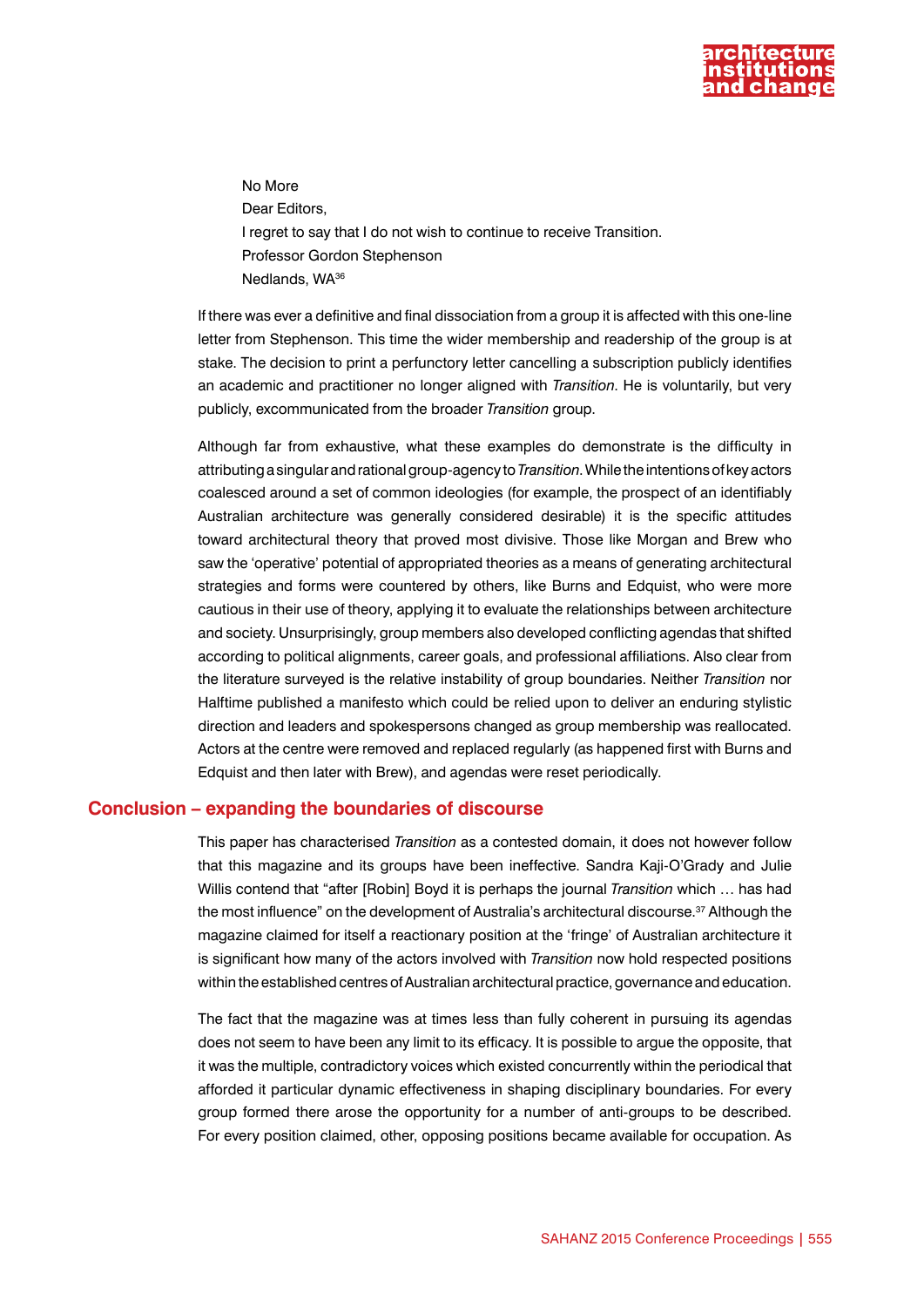the artefact that bound the group together, the magazine was quite literally able to inscribe group boundaries and agendas, affording them some limited permanence. There could be no group without its text, imagery and typography; its paper and ink. The physical artefact of the magazine is the ultimate means of stabilisation holding group boundaries steady until the next issue where they would be refreshed or contested all over again.

It is clear that the architectural groups considered in this paper exhibit a kind of agency. It is also clear they are far from rational or unified agents. *Transition* and its associated groups fit more closely with the account of group-formation proposed by Latour, only performing themselves into existence for limited times and stabilised by the cumulative effect of texts and material artefacts. Considering architectural activity in this way may assist in the avoidance of the pitfalls of either premature historicisation or overt instrumentalisation identified at the outset of this paper. It might also indicate another way of doing architectural theory, relying neither purely on social construction or technological determinism to define the parameters of architectural culture. This is perhaps a way to move past any limiting theory/practice binary and consider architecture for what it is; a vast construction site in which countless actors, through their constant negotiations, participate in the assembly of the discipline.

8 Hogben, "The Aftermath of 'Pleasures'," 163-64.

<sup>1</sup> Denise Scott Brown, "Little Magazines in Architecture and Urbanism," *Journal of the American Institute of Planners* 34, no. 4 (1968): 223.

<sup>2</sup> Mitchell Schwarzer, "History and Theory in Architectural Periodicals: Assembling Oppositions," *Journal of the Society of Architectural Historians* 58, no. 3 (1999): 343.

<sup>3</sup> Joan Ockman, "Resurrecting the Avant-Garde: The History and Program of *Oppositions*," in *Architectureproduction*, ed. Beatriz Colomina (New York: Princeton Architectural Press, 1988).

<sup>4</sup> Beatriz Colomina, Craig Buckley and Urtzi Grau, eds., *Clip, Stamp, Fold: The Radical Architecture of Little Magazines, 196x to 197x* (Barcelona, Spain: Actar, 2010), 40-41.

<sup>5</sup> Colomina, Buckley and Grau, eds., *Clip, Stamp, Fold*, 40-41.

<sup>6</sup> Sanford Kwinter, "Plumbing the Urban Azimuth (at the End of the Age of the Book)," *Harvard Design Magazine* 38 (2014). *Zone* is independently and infrequently published, sharing characteristics with Scott Brown's little magazines.

<sup>7</sup> Paul Hogben, "The Aftermath of 'Pleasures': Untold Stories of Post-Modern Architecture in Australia," in *Shifting Views: Selected Essays on the Architectural History of Australia and New Zealand*, ed. Andrew Leach, Antony Moulis and Nicole Sully (St Lucia: University of Queensland Press, 2008), 163-64. Hogben refers specifically to *Architecture Australia.*

<sup>9</sup> Hogben, "The Aftermath of 'Pleasures'," 156.

<sup>10</sup> "Editorial," *Transition,* 1 no. 4 (1980): 3.

<sup>11</sup> Sandra Kaji-O'Grady and Julie Willis, "Conditions, Connections and Change: Reviewing Australian Architectural Theory 1880-2000," *Architectural Theory Review* 8, no. 2 (2003): 222.

<sup>12</sup> Karen Burns, "E1027: From Modernist House to Feminist Collective," in *The Design Collective: An Approach to Practice*, ed. Harriet Edquist and Laurene Vaughan (Newcastle upon Tyne: Cambridge Scholars Publishing, 2012).

<sup>13</sup> Halftime controlled two *Transition* issues with one issue devoted to Women and Architecture, aligning it to the agendas of Women in Architecture and E1027. Founding *Transition* editors, Ian McDougall and Richard Munday, were among those responsible for founding the Halftime Club and *Transition*'s two longest serving editors, Karen Burns and Harriet Edquist, were associated with E1027.